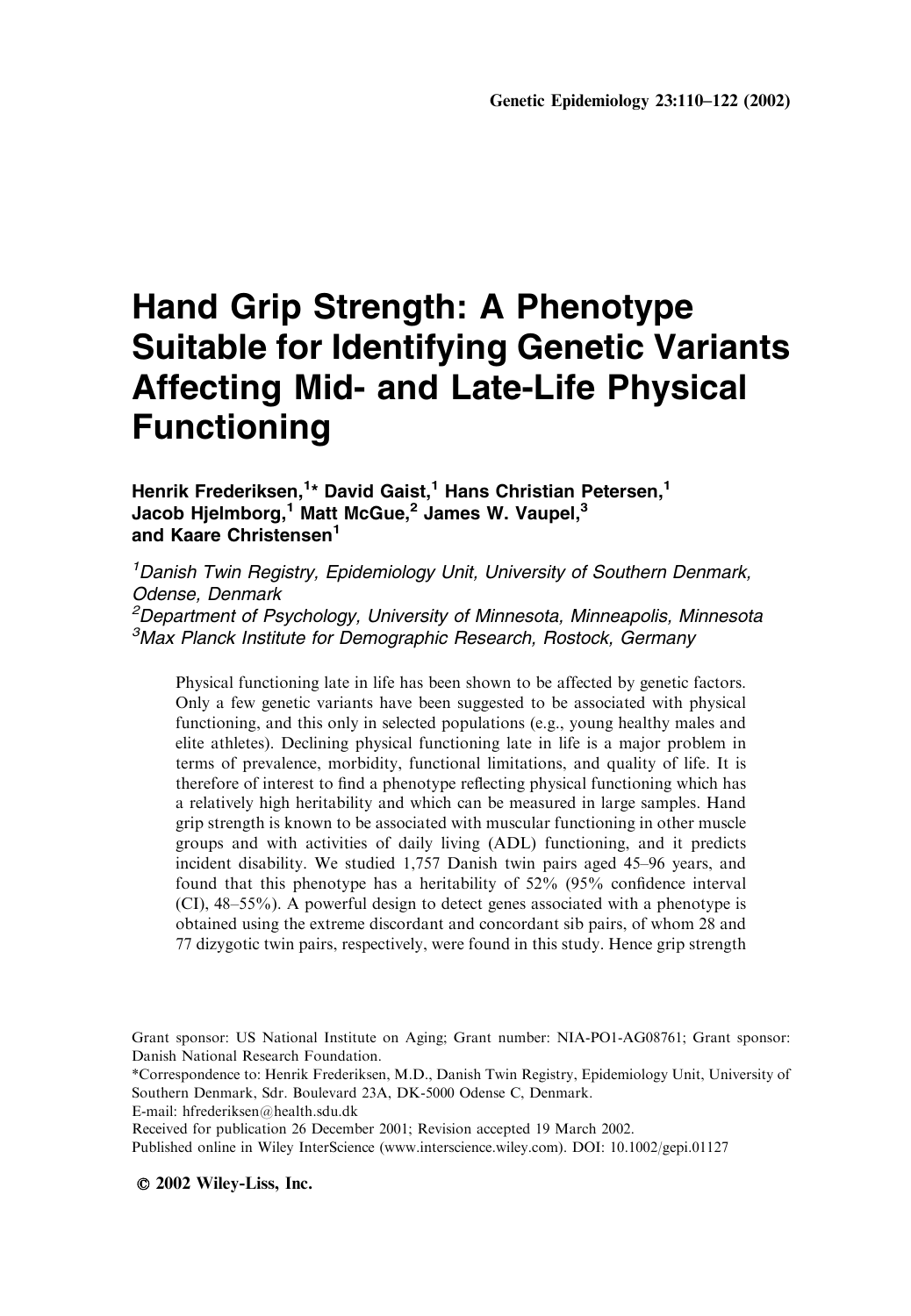is a suitable phenotype for identifying genetic variants of importance to mid- and late-life physical functioning. Genet. Epidemiol.  $23:110-122$ ,  $2002$ .  $\circ$  2002 Wiley-Liss, Inc.

Key words: hand grip strength; physical functioning; aging; heritability

#### INTRODUCTION

In the past decade, evidence has emerged from studies of twins that genetic variants affect physical activities of daily living (ADL) and cognitive functioning late in life [McClearn et al., 1997; Christensen et al., 2000; McGue and Christensen, 2001]. Cognitive functioning and risk of dementia have consistently been shown to be associated with the apolipoprotein-E gene [Corder et al., 1993; Dik et al., 2000], and some early-onset types of dementia are affected by other specific gene variants. However, only a few specific genetic variants have been suggested to affect some of the phenotypes reflecting physical functioning. The findings from these and other studies have mostly been based on selected populations [i.e., young healthy males and elite athletes; Montgomery et al., 1998; Williams et al., 2000; Gayagay et al., 1998; Myerson et al., 1999] and have not been consistent [Taylor et al., 1999; Rankinen et al., 2000a,b; Frederiksen et al., 2002], or the association was confined to subgroups within the study sample [Geusens et al., 1997]. With respect to physical functioning, various different phenotypes [e.g., self-report; Christensen et al., 2000], a proportion of fast-twitch and slow-twitch fibers in skeletal muscle biopsies [Simoneau and Bouchard, 1995], magnetic resonance imaging of muscle mass [Gibbons et al., 1998], and measurement of maximal aerobic power  $(VO_{2\text{-max}})$  [Sundet et al., 1994] have been used in different studies, all of which suggested a genetic component to physical functioning. A powerful approach to identify new candidate genes is to find a phenotype with a relatively high heritability measured in large samples of siblings. The largest statistical power to detect genes possibly associated with the phenotype of interest is then obtained, using the extreme discordant and concordant pairs [Risch and Zhang, 1995]. Our objective was to find a phenotype reflecting physical functioning that realistically can be measured in large samples of elderly, old, and oldest-old. Some of the previously used phenotypes are not suitable for being measured in large samples (e.g., proportion of fast-twitch and slow-twitch fibers in skeletal muscle biopsies, magnetic resonance imaging of muscle mass, or measurement of  $VO_{2-max}$ ), whereas others do not discriminate functioning among the younger old (self-report). Here we report on hand grip strength in 1,757 Danish twin pairs aged 45–96 years and show that this phenotype, which discriminates functioning in all age groups [Mathiowetz et al., 1985], is correlated with ADL function [Nybo et al., 2001], predicts incident disability [Rantanen et al., 1999], is highly correlated with muscular power in other muscular groups [Rantanen et al., 1994], and is a suitable phenotype for identifying genetic variants of importance to mid- and late-life physical functioning.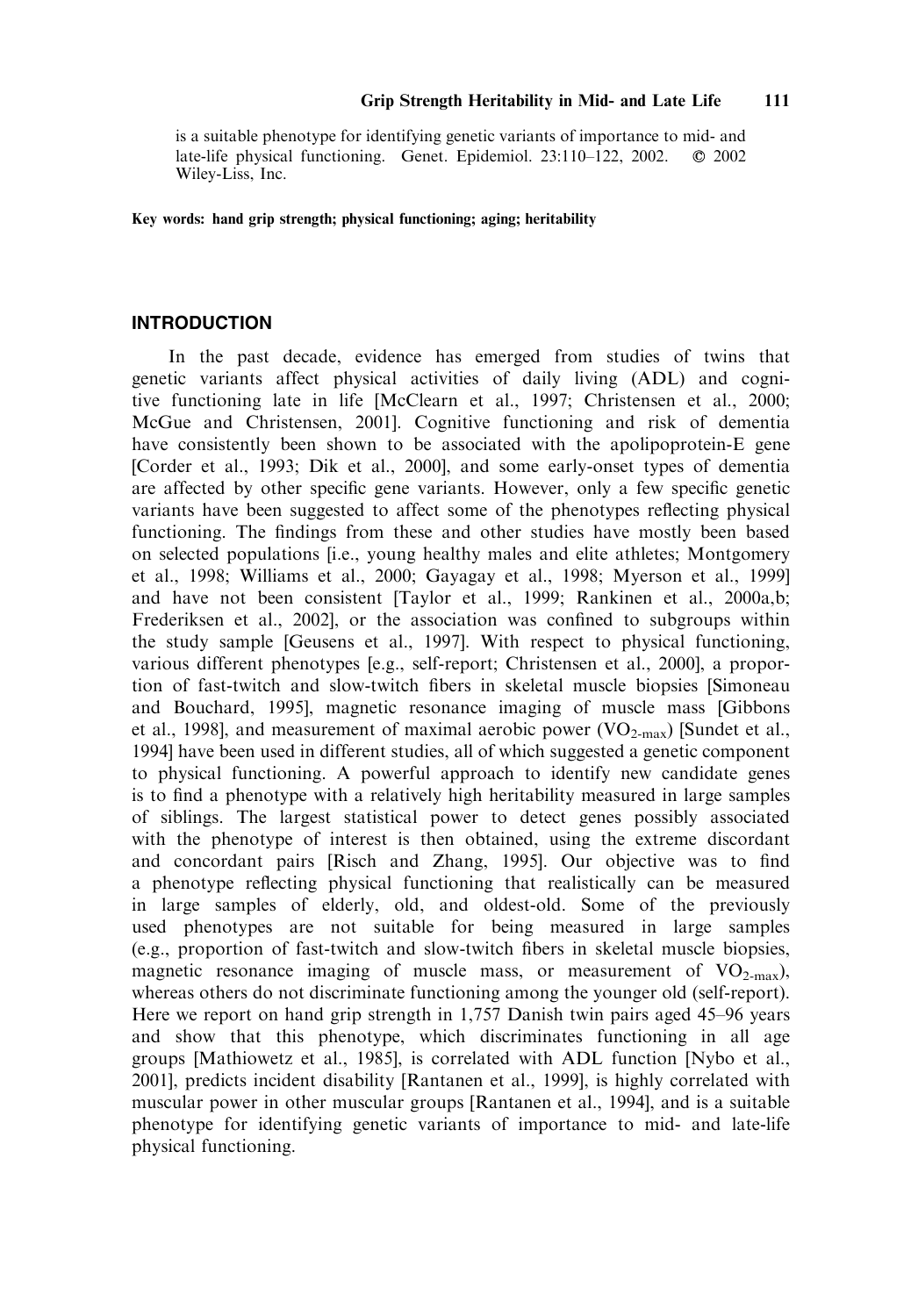## METHODS

## Study Population

The sample was comprised of participants in three nationwide population-based surveys: the Study of Middle-Aged Danish Twins (MADT) [Gaist et al., 2000] and the Longitudinal Study of Aging Danish Twins, 3rd (1999) and 4th (2001) waves (LSADT) [Christensen et al., 1999], which were described in detail previously. In brief, participants in the MADT and the LSADT studies were identified in the Danish Twin Register [Kyvik et al., 1996]. The eligible participants in the MADT study represented a random sample of 120 twin pairs from each of the 22 birth cohorts from 1931–1952. The eligible participants in the LSADT were Danish twins aged 70 years and older on January 1, 1999 and 2001, respectively. All surveys were conducted in periods of 3–6 months in 1998–2001, and the participation rates were 83%, 70%, and 81% in the MADT (N = 4,314), LSADT 1999 (N = 2,709), and LSADT 2001 ( $N = 2,448$ ), respectively. LSADT 2001 included 460 first-time participants aged 70–71 (comprising 128 twin pairs with grip strength measures) and a follow-up on 1,988 twin individuals from LSADT 1999. Among the follow-up participants, 1,657 individuals had grip strength measures. These 1,657 individuals were used to determine the 2-year test-retest reliability of grip strength (Table I). The opposite-sex dizygotic twin pairs (DZos) born between 1911–1930 are not included in the Danish Twin Register. Therefore, only the same-sex dizygotic (DZss) and the monozygotic (MZ) twin pairs are included in this study. The number of intact MZ and DZss twin pairs in the two studies was 1,267 and 708 in the MADT and LSADT studies, respectively (Fig. 1). Of these, 1,172 pairs from the MADT and 585 pairs from the LSADT had valid grip strength measures as indicated below, yielding 1,757 pairs for twin analyses (Fig. 1). As expected the proportion with missing and/or invalid grip strength was higher in the older cohort (MADT, 7.5% missing; LSADT, 17.4% missing). Zygosity had previously been established by means of a questionnaire, a method that has been shown to result in less than 5% misclassification [Hauge, 1981].

A highly comparable structured interview was used in all studies, which were home-based and included physical testing and sampling of DNA and were performed by lay interviewers from the Danish National Institute of Social Research. All interviewers had substantial experience in interviewing the elderly,

TABLE I. Intraclass Correlations and 95% Confidence Intervals for Age- and Sex-Adjusted Grip Strength at Baseline and Follow-Up in 1,657 Twins From the Longitudinal Study of Aging Danish Twins, 1999 and 2001 Waves\*

|                 | Males                                    |            | Females                                |            | All                                    |              |
|-----------------|------------------------------------------|------------|----------------------------------------|------------|----------------------------------------|--------------|
| Age at baseline | $r_{\rm ic}$                             | n          | $r_{ic}$                               | n          | $r_{ic}$                               | n            |
| $70 - 74$       | $0.82(0.77-0.85)$                        | 296        | $0.75(0.69-0.79)$                      | 304        | $0.79(0.76-0.82)$                      | 600          |
| $75 - 79$       | $0.78(0.72 - 0.82)$                      | 270        | $0.72(0.66 - 0.77)$                    | 322        | $0.76(0.72-0.79)$                      | 592          |
| $80 +$<br>All   | $0.73(0.66 - 0.80)$<br>$0.78(0.75-0.81)$ | 172<br>738 | $0.75(0.69-0.79)$<br>$0.74(0.71-0.77)$ | 293<br>919 | $0.74(0.70-0.78)$<br>$0.77(0.75-0.79)$ | 465<br>1,657 |

 $r_{\text{ic}}$ , intraclass correlation coefficient, n = number of individuals.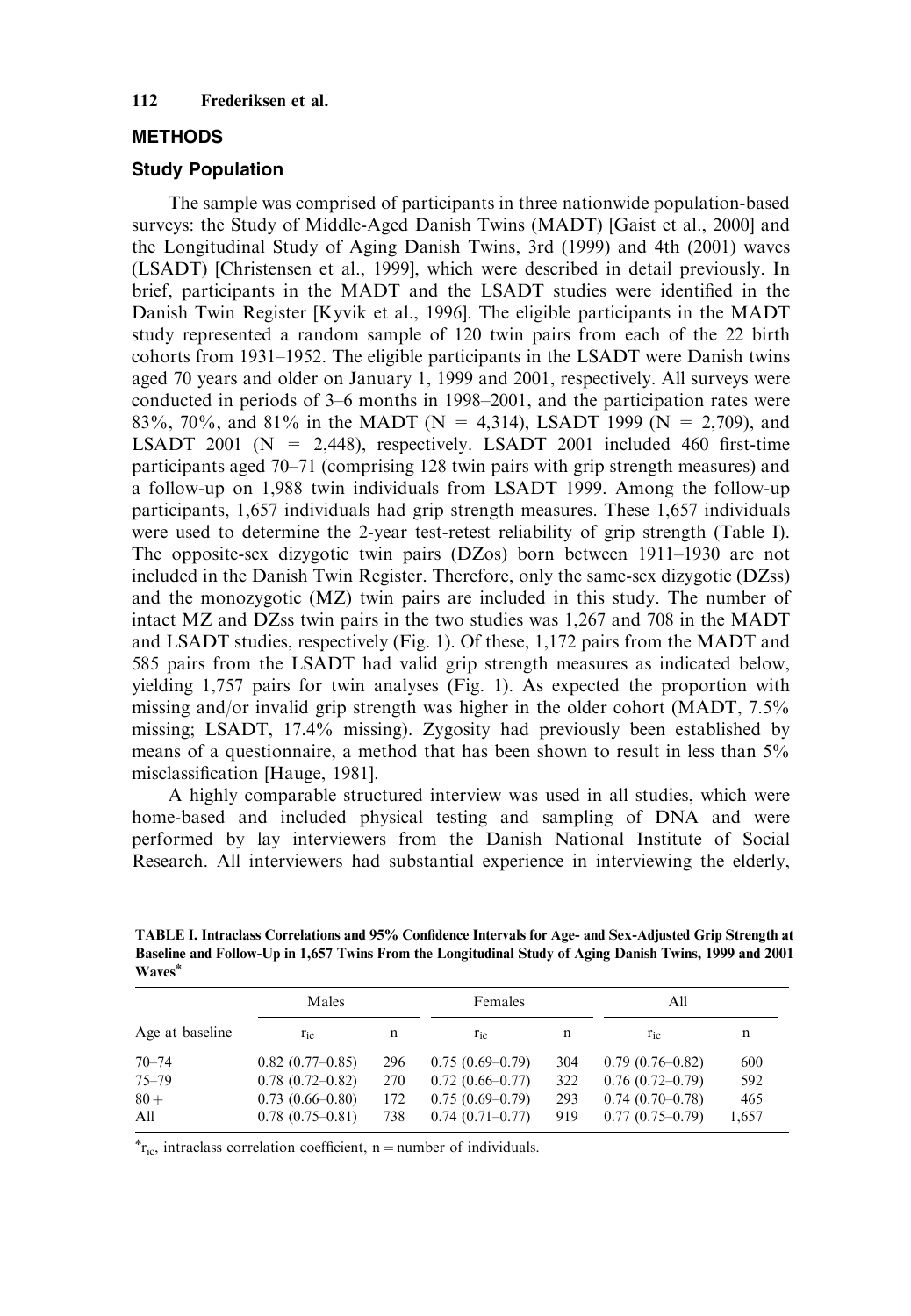

Fig. 1. Flow chart of 1,757 pairs from the Study of Middle-Aged Danish Twins and the Longitudinal Study of Aging Danish Twins, 1999 and 2001 waves. MZ, Fig. 1. Flow chart of 1,757 pairs from the Study of Middle-Aged Danish Twins and the Longitudinal Study of Aging Danish Twins, 1999 and 2001 waves. MZ, monozygotic twin pairs, DZss, dizygotic twin pairs of same sex, Dzos, dizygotic twin pairs of opposite sex; UZ, twin pairs of unknown zygosity. monozygotic twin pairs; DZss, dizygotic twin pairs of same sex; Dzos, dizygotic twin pairs of opposite sex; UZ, twin pairs of unknown zygosity.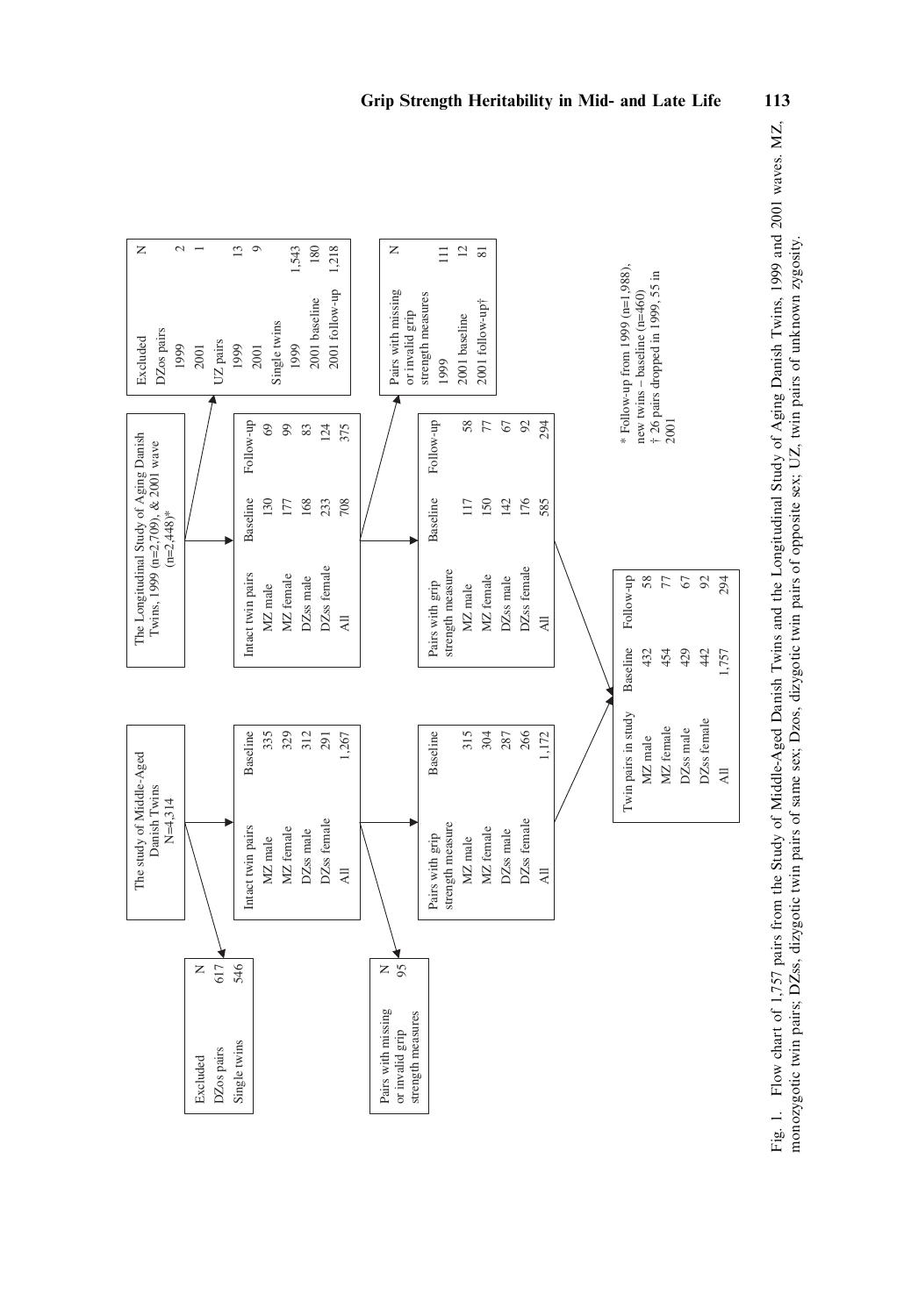and furthermore completed a detailed training program by a physician and were closely monitored during the interview periods. Twins from a pair were never interviewed or tested by the same interviewer to avoid interviewer and test bias, which could inflate twin similarity.

## Grip Strength

Grip strength in kilograms was measured three times with each hand, using a Smedley dynamometer ( $TTM\$ <sub> $R$ </sub>, Tokyo, Japan). We identified the maximum value of the six measurements for each twin. Pairs where one or both twins had fewer than three attempts (including no measures), or had a difference of 20 kg or more between two measures, were excluded  $(n = 218)$ , leaving 1,757 twin pairs for analyses (Fig. 1).

## Analyses of Twin Similarity

We estimated the heritability of this phenotype using standard biometric models. [Neale and Cardon, 1992]. It is assumed that the total variance in a trait can be decomposed as  $V = A + D + C + E$ , where A refers to the variance contribution from additive genetic effects (the sum of average effects of alleles within and across loci), D refers to the variance contribution from genetic effects due to dominance (interaction of alleles within loci), C refers to the variance contribution of shared environmental effects, and E refers to the variance contribution from nonshared environmental effects. Shared environmental effects (i.e., environmental factors that are shared by reared-together twins such as prenatal and early shared family influences) are a source of their similarity, whereas nonshared environmental effects (i.e., environmental factors that are not shared by reared-together twins) are a source of their dissimilarity. In the full standard biometric model, D and C cannot be simultaneously estimated. We therefore fitted separate ACE and ADE models. Other, simpler models might explain our data equally well. We therefore also fitted AE, DE, CE, and E models.

Each model was evaluated in terms of whether it both fit the data well (i.e., had a nonsignificant chi square goodness-of-fit test statistic) and was parsimonious (i.e., none of the parameters in the model could be deleted without a significant increase in chi square). The Akaike information criterion (AIC) [Akaike, 1987], which corresponds to  $\chi^2 - 2 \times$  df, provides a summary index of both fit and parsimony to compare nonnested models. Models with the lowest AIC were preferred. First we fitted models that allowed for age (four strata:  $45-54$ ,  $55-64$ ,  $65-74$ , and  $75+$  years) and sex differences in the variance component estimates. Then we determined whether age and sex differences were significant by fitting a model respectively constraining equality of genetic and environmental parameters across age groups, sex groups, or both. Due to large differences in the total variance in the strata (males, from 57.5 [aged 45–54] to 40.8 [aged 75+]; females, from 37.1 [aged 45–54] to 20.3 [aged  $75+$ ]), we finally fitted a model specifying a common estimate of heritability, allowing for differences in the stratum-specific variances. Variance components were estimated by the method of maximum likelihood, using Mx software [Neale, 1997]. All analyses were based on age- and sex-adjusted residuals from multivariate linear regression modelling [McGue and Bouchard, 1984]. Since grip strength is highly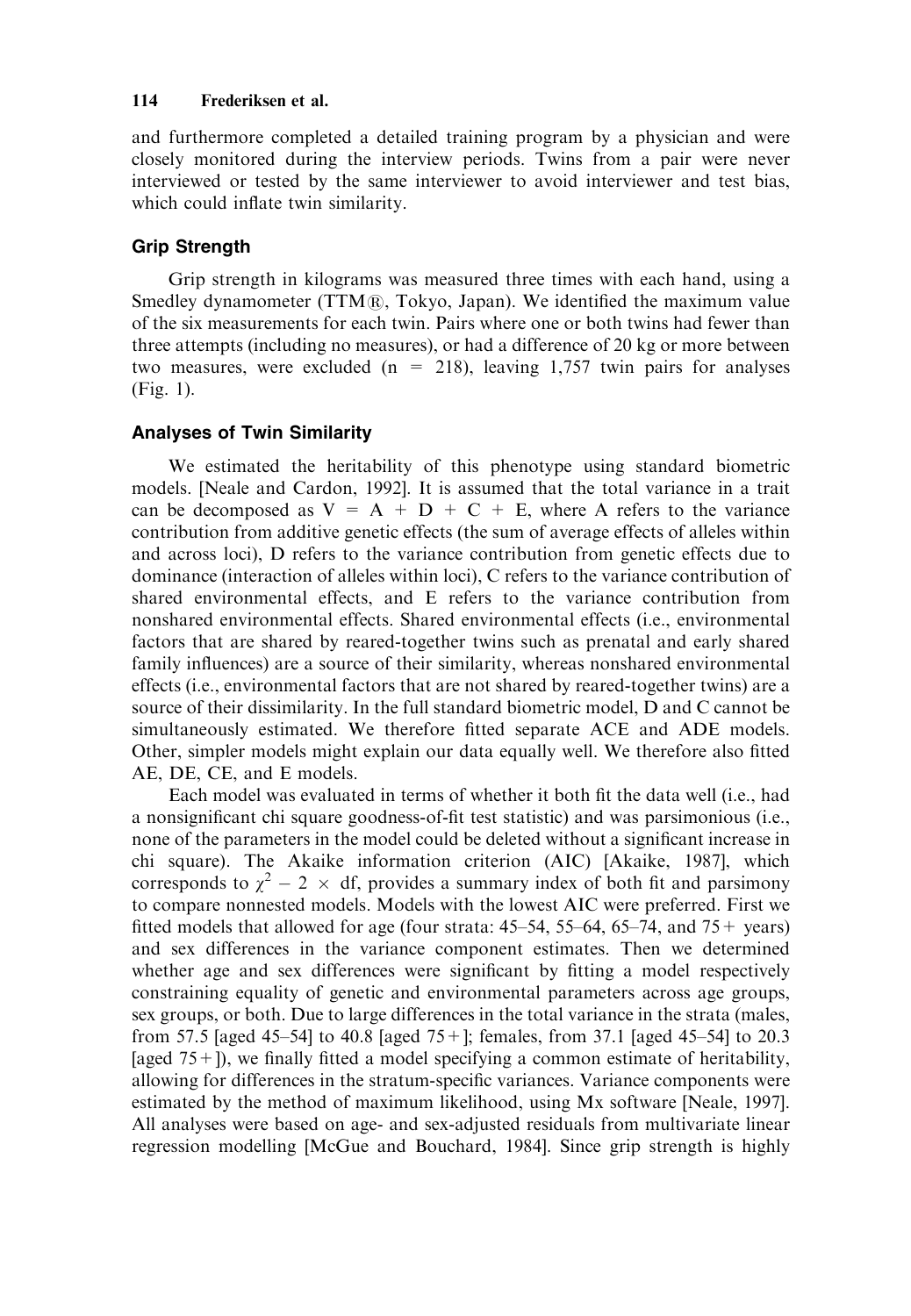influenced by height and weight, which again are influenced by genetic factors [Maes et al., 1997; Herskind et al., 1996], we repeated the analyses using sex-, age-, height-, and weight-adjusted grip strength residuals. A number of self-reported diseases (see Table IV) were both associated with grip strength and had a higher MZ than DZ correlation. We therefore also performed the analyses restricted to pairs where none of the twins were affected by any of these diseases.

In order to perform linkage analysis for mapping quantitative trait loci, we selected extremely discordant and extremely concordant dizygotic twin pairs according to guidelines presented in Risch and Zhang [1995], Gu et al. [1996], and Dolan and Boomsma [1998]. The extremely discordant pairs were defined by one twin belonging to the lower 20th percentile, while the cotwin belonged to the upper 10th percentile of the age- and sex-adjusted grip strength distribution, or vice versa (one twin among the upper 20th percentile and the cotwin among the lower 10th percentile). The extremely concordant pairs were defined in the same way, except that both twins in a pair belonged to the upper or lower percentiles (10th or 20th) [Dolan and Boomsma, 1998]. Genome screening of the selected pairs is ongoing.

## RESULTS

Grip strength varied according to age and sex as expected, i.e., men were stronger than women, and strength declined with increasing age. For the 1,657 individuals who had grip strength measured in both waves of the LSADT, the testretest correlation between surveys was 0.78 (95% CI, 0.75–0.81) for men and 0.74 (95% CI, 0.71–0.77) for women (Table I). The test-retest correlation showed a declining tendency with age at baseline among men, probably reflecting an increasing incidence of morbidity with increasing age. Figure 2 shows the unadjusted grip strength values for twins 1 and 2 by zygosity, age, and sex. As indicated in Figure 2 and Table II, the MZ correlation was consistently higher than the corresponding DZ correlation in all strata, and the difference was statistically significant in all but three strata, indicating a genetic influence on grip strength. Figure 2 also reveals that a few DZ pairs were extremely discordant for grip strength, whereas many pairs were extremely concordant.

No clear tendency of genetic influences on grip strength with regard to age and sex emerged from these analyses. Biometrical analyses revealed that the best-fitting model attributed variation in grip strength entirely to additive genetic and nonshared environmental factors (AE model). Thus, both the dominance (D) and the shared environment (C) factors were not needed to account for the observed data. Hierarchical model fitting as explained above revealed that the best-fitting model was an AE model allowing for differences in each stratum-specific variance (Table III), indicating no statistically significant difference in the heritability of grip strength related to age or sex. According to this model,  $52\%$  (95% CI, 48–55%) of the observed variation in grip strength could be explained by additive genetic effects, and 48% (95% CI, 45–51%) to nonshared environmental effects in both sexes and all age groups (Table IV). Subsequent analyses using height- and weight-adjusted residuals, and other analyses using only twins who had not been living together for the past 30 years or more, and who were in contact only monthly or more rarely, resulted in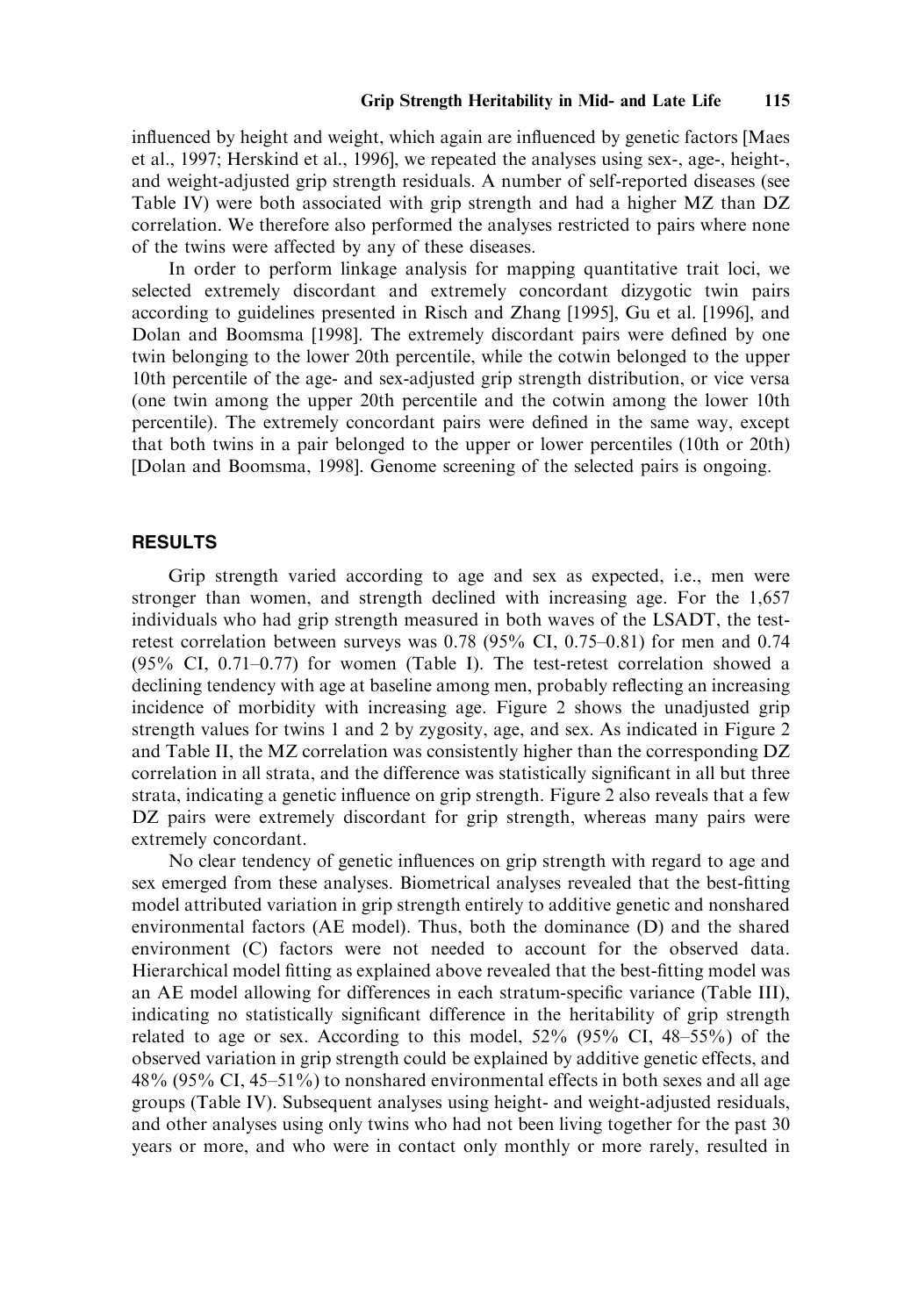

Fig. 2. Unadjusted grip strength according to age, sex, and zygosity among 1,757 pairs from the Study of Middle-Aged Danish Twins and the Longitudinal Study of Aging Danish Twins, 1999 and 2001 waves. N, number of twin pairs.

highly comparable estimates. When restricting the sample to only healthy twins (see Table IV), the heritability estimates rose to 62%.

## **DISCUSSION**

This study used data from three nationwide, population-based surveys of twins aged 45–96 years with a total of 1,757 intact pairs, and showed that the population variance in hand grip strength was best explained by additive genetic factors and individual specific environmental factors. There was no evidence for a substantial impact of either nonadditive genetic factors (dominance) or shared environment. The heritability was 52% (95% CI, 49–56%), and was constant across age groups for both men and women; various restrictions and adjustments had little influence on the estimate. When using only healthy twins, the heritability estimate rose to 62%.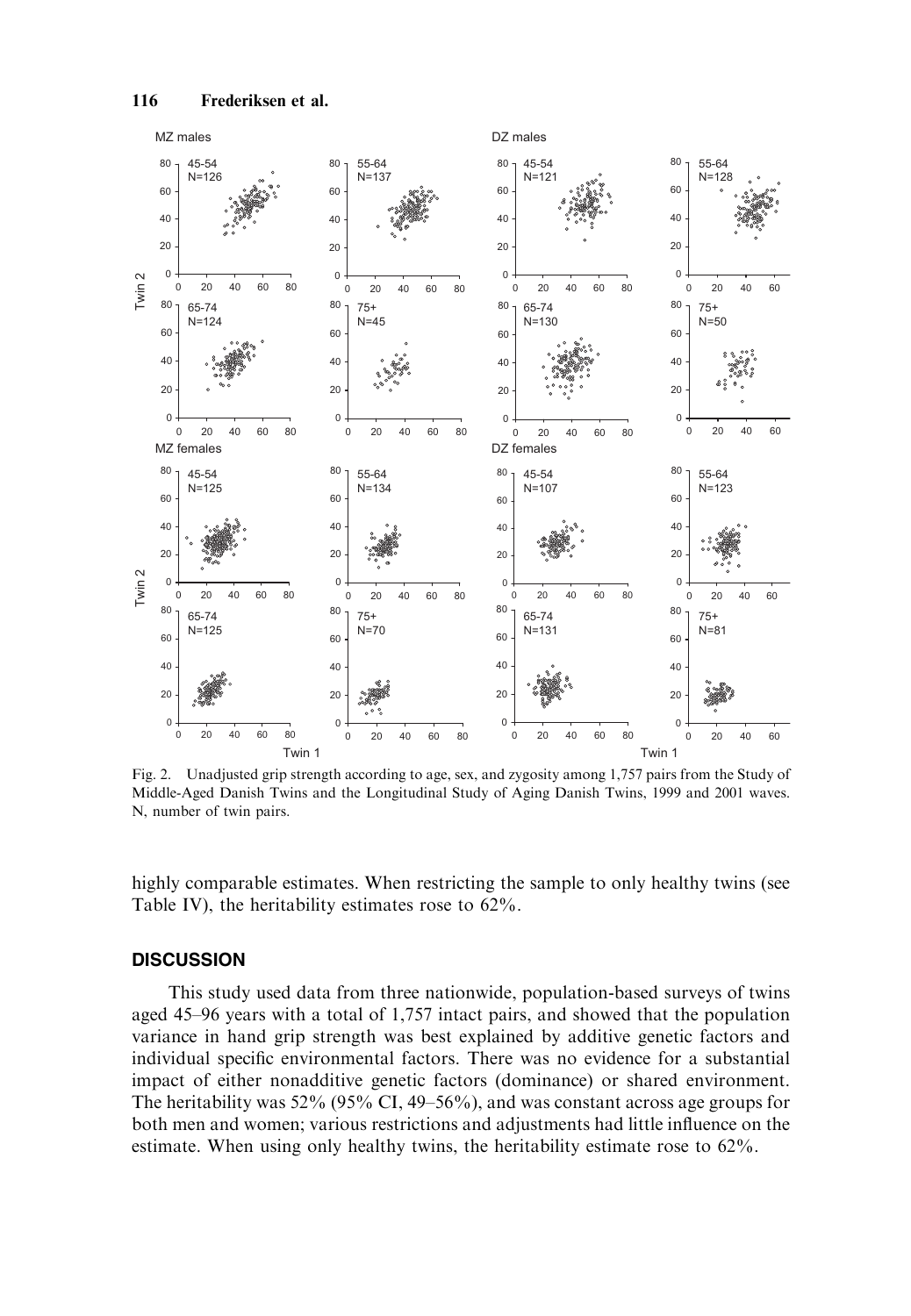|           |                                          | Twins and Longitudinal Study of Aging Danish Twins, the 1999 and 2001 Waves |     |                                    |                         |     |                                                   |                     |       |
|-----------|------------------------------------------|-----------------------------------------------------------------------------|-----|------------------------------------|-------------------------|-----|---------------------------------------------------|---------------------|-------|
|           |                                          | dales                                                                       |     |                                    | Females                 |     |                                                   |                     |       |
|           | rMZ                                      | rDZ.                                                                        |     | rMZ                                | rDZ                     |     | rMZ                                               | <b>ZG</b>           |       |
|           | $45-54$ 0.65 $(0.55-0.75)$ <sup>**</sup> | $0.29(0.13 - 0.45)$                                                         |     | $247$ 0.50 (0.37-0.63)             |                         |     | $0.38(0.21-0.54)$ $0.59(0.51-0.67)$ <sup>**</sup> | $0.32(0.20 - 0.44)$ |       |
| $55 - 64$ | $0.48(0.35-0.61)^{*}$                    | $(0.24)(0.08-0.41)$                                                         | 265 | $0.43$ $(0.29 - 0.57)^*$           | $0.19(0.02 - 0.36)$ 257 |     | $0.46$ $(0.37 - 0.55)$ <sup>144</sup>             | $0.22(0.10-0.34)$   | 522   |
| $65 - 74$ | $0.55(0.42 - 0.67)$ *                    | $0.28(0.12 - 0.44)$                                                         | 254 | $0.58(0.46-0.69)$ <sup>***</sup>   | $0.18(0.02 - 0.35)$     | 256 | $0.56(0.47-0.64)$ <sup>***</sup>                  | $0.26(0.15-0.37)$   | 510   |
| $75 +$    | $0.41(0.17-0.66)$                        | $0.27(0.01 - 0.53)$                                                         | 95  | $0.41(0.22 - 0.61)$                | $0.15(0.00-0.36)$ 151   |     | $0.41(0.26-0.56)^*$                               | $0.22(0.05 - 0.38)$ | 246   |
|           | $0.55(0.48 - 0.61)$                      | $0.27(0.17-0.36)$                                                           | 861 | $0.49(0.42 - 0.56)$ <sup>***</sup> | $0.24(0.15-0.33)$       | 896 | $0.53(0.48-0.57)$ <sup>***</sup>                  | $0.26(0.20-0.33)$   | 1,757 |

TABLE II. Twin Intraclass Correlations and 95% Confidence Intervals for Age- and Sex-Adjusted Grip Strength in 1,757 Pairs From Study of Middle-Aged Danish

TABLE II. Twin Intraclass Correlations and 95% Confidence Intervals for Age- and Sex-Adjusted Grip Strength in 1,757 Pairs From Study of Middle-Aged Danish

|  |  |                                                                                                                                                                                                                                                                             | $0.27(0.17-0.36)$   | N 55 /N 40 N |          |
|--|--|-----------------------------------------------------------------------------------------------------------------------------------------------------------------------------------------------------------------------------------------------------------------------------|---------------------|--------------|----------|
|  |  | 254 0.58 (0.46-0.69) <sup>***</sup> 0.18 (0.02-0.35) 256 0.56 (0.47-0.64) <sup>***</sup> 0.26 (0.15-0.37) 510<br>95 0.41 (0.22-0.61) 0.15 (0.00-0.36) 151 0.41 (0.26-0.56) <sup>*</sup> 0.22 (0.05-0.38) 246<br>861 0.49 (0.42-0.56) <sup>**</sup> 0.24 (0.15-0.33) 896 0.5 | $0.27(0.01 - 0.53)$ | くく くじゃく こう   |          |
|  |  |                                                                                                                                                                                                                                                                             | $0.28(0.12 - 0.44)$ | 3            | $5 - 74$ |

<sup>†</sup>MZ, monozygotic; DZ, dizygotic; n MZ, monozygotic; DZ, dizygotic;  $n = number$  of pairs. = number of pairs.

n P $<$  0.05 for rMZ  $=$ rDZ.

 $\bm{h}^*$  $<$  0.01 for rMZ  $=$ r $DZ$ .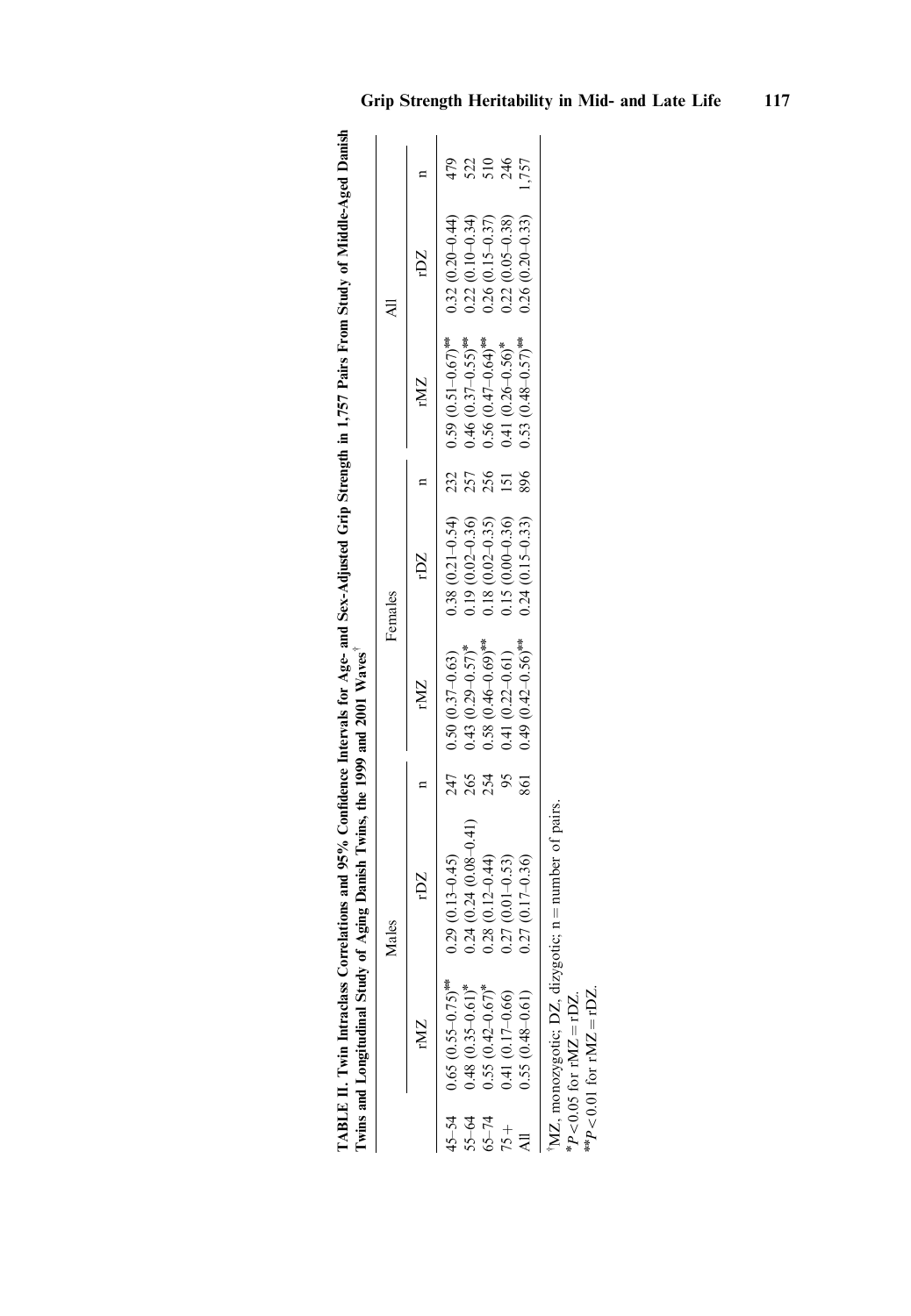|            |                                                            |       |    | Age- and<br>sex-adjusted |         |          |    | Age-, sex-,<br>height-, and<br>weight-adjusted |         |
|------------|------------------------------------------------------------|-------|----|--------------------------|---------|----------|----|------------------------------------------------|---------|
| Model      | Constraint <sup>a</sup>                                    | χ     | df | $\boldsymbol{P}$         | AIC     | $\chi^2$ | df | $\boldsymbol{P}$                               | AIC     |
| AE         |                                                            | 34.6  | 32 | 0.34                     | $-29.4$ | 36.4     | 32 | 0.27                                           | $-27.6$ |
| AE         | Sex fixed                                                  | 193.1 | 40 | 0.00                     | 113.1   | 186.7    | 40 | 0.00                                           | 106.7   |
| AE         | Age fixed                                                  | 78.8  | 44 | 0.00                     | $-9.2$  | 75.4     | 44 | 0.00                                           | $-12.6$ |
| AE         | Sex and age fixed                                          | 232.3 | 46 | 0.00                     | 140.3   | 216.1    | 46 | 0.00                                           | 124.1   |
| AE         | Common heritability estimate<br>across strata <sup>b</sup> | 46.2  | 39 | 0.20                     | $-31.8$ | 41.9     | 39 | 0.34                                           | $-36.1$ |
| <b>ACE</b> |                                                            | 31.7  | 24 | 0.13                     | $-16.2$ | 31.9     | 24 | 0.13                                           | $-16.1$ |
| <b>CE</b>  |                                                            | 97.3  | 32 | 0.00                     | 33.3    | 86.2     | 32 | 0.00                                           | 22.2    |
| E          |                                                            | 371.6 | 40 | 0.00                     | 291.6   | 316.3    | 40 | 0.00                                           | 236.3   |
| ADE        |                                                            | 31.2  | 24 | 0.15                     | $-16.8$ | 32.7     | 24 | 0.11                                           | $-15.3$ |
| DE         |                                                            | 43.9  | 32 | 0.08                     | $-20.0$ | 43.7     | 32 | 0.08                                           | $-20.2$ |

|                                                                                             |  |  |  |  |  | TABLE III. Biometrical Models for Adjusted Grip Strength in 1,757 Pairs From Study of Middle-Aged |
|---------------------------------------------------------------------------------------------|--|--|--|--|--|---------------------------------------------------------------------------------------------------|
| Danish Twins and Longitudinal Study of Aging Danish Twins, 1999 and 2001 Waves <sup>*</sup> |  |  |  |  |  |                                                                                                   |

\*Best-fitting model according to AIC (Akaike's information criterion =  $\chi^2$  – 2 × df) is given in bold. A, additive genetic effects; D, genetic effects due to dominance; C, shared environmental effects; E, nonshared environmental effects.

<sup>a</sup>Variances are allowed to vary over age and sex groups, if not otherwise stated. When age and/or sex is fixed, attributable variances are constrained equally in respective strata.

<sup>b</sup>Total variance is allowed to differ across age and sex strata, but proportions of variance attributable to genetic and environmental factors are constrained to be equal.

| TABLE IV. AE Models for Grip Strength Adjusted for Various Potential Confounders in 1,757 Pairs From |  |  |
|------------------------------------------------------------------------------------------------------|--|--|
| Study of Middle-Aged Danish Twins and Longitudinal Study of Aging Danish Twins, 1999 and 2001 Waves  |  |  |

|                                                                          |                                                 | Proportion of grip strength variance explained by      |
|--------------------------------------------------------------------------|-------------------------------------------------|--------------------------------------------------------|
|                                                                          | Additive genetic<br>effects $(95\% \text{ CI})$ | Nonshared environmental<br>effects $(95\% \text{ CI})$ |
| Age- and sex-adjusted                                                    | $0.52(0.49-0.56)$                               | $0.48(0.44 - 0.51)$                                    |
| Age-, sex-, height-, and weight-adjusted                                 | $0.50(0.46 - 0.53)$                             | $0.50(0.47-0.54)$                                      |
| Age- and sex-adjusted, only twin pairs<br>with rare contact <sup>a</sup> | $0.51(0.47-0.55)$                               | $0.49(0.45-0.53)$                                      |
| Age- and sex-adjusted, only healthy twin pairs <sup>b</sup>              | $0.62(0.53-0.69)$                               | $0.38(0.31 - 0.47)$                                    |

<sup>a</sup>Twins within pairs who had not lived together for more than 30 years and who currently were in contact only monthly or more rarely  $(n = 1,171 \text{ pairs})$ .

<sup>b</sup>Pairs where none of the twins reported heart disease, pulmonary disease, diabetes, stroke, cancer excluding skin cancer, osteoarthritis, or osteoporosis ( $n = 619$  pairs).

An important premise of twin studies is the equal environment assumption, i.e., the degree of intrapair environmental similarity is equal in monozygotic and dizygotic pairs. Violation of this assumption due to more similar environments in monozygotic twins would inflate estimates of genetic influence. However, restricting analyses to twins who had not lived together for 30 years and who currently were in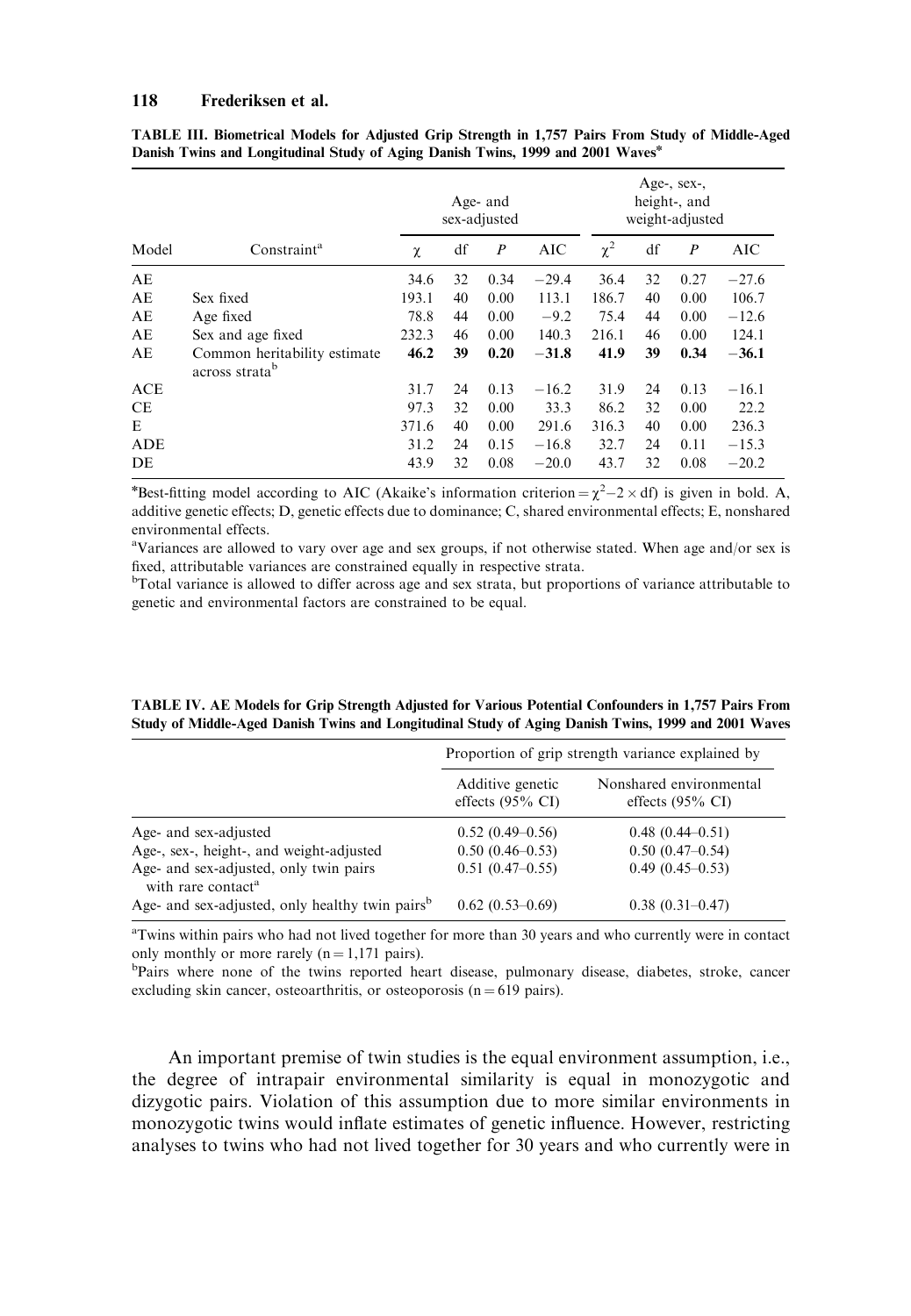contact only monthly or more rarely gave highly comparable results, which indicates that this assumption was not violated in our study. On the other hand, we cannot rule out that we underestimated the size of the genetic effect, since any measurement error is included in the estimate of the relative contribution of nonshared environment.

A number of twin pairs were excluded due to missing and/or invalid grip strength measures in one or both twins (MADT, 7.5%; LSADT, 17.4%). Missing data on performance-based measures are inherent in aging studies, and could introduce a bias the direction of which is not evident in our study. Although the heritability estimates were stable across age strata, we cannot rule out that our estimate among the oldest was biased as a result of missing data.

Three previous papers based on two populations addressed the issue of grip strength heritability, using either solely men [Reed et al., 1991; Carmelli and Reed, 2000] or solely women [Arden and Spector, 1997], and in smaller samples than in this study. In the study of 353 postmenopausal female twin pairs, Arden and Spector [1997] found a grip strength heritability of 30%. The two twin studies on grip strength among men represented 257 male twin pairs aged 59–69 at baseline [Reed et al., 1991] and a 10-year follow-up on 152 of these pairs [Carmelli and Reed, 2000]. At baseline, the heritability estimate was 65% [Reed et al., 1991], but when utilizing data from both periods at follow-up, an ACE model was the best-fitting, resulting in heritability estimates of 35% at baseline and 22% at follow-up [Carmelli and Reed, 2000]. The difference between these studies and the present is unclear, but may at least partly be ascribed to the selected samples.

Declining physical functioning and disability with age are major problems among the elderly. It would therefore be of great interest and possibly importance to locate genes associated with physical functioning. For this purpose, grip strength is an attractive phenotype; it has a relatively high heritability and a strong discriminative power (no ceiling or floor effect) in all ages. Furthermore, grip strength correlates with muscular power in other muscle groups (elbow flexion, knee extension, trunk extension, and trunk flexion,  $r = 0.44{\text -}0.64$  among 75 year olds [Rantanen et al., 1994]. It is easy, inexpensive, and reliable to measure even in household settings (Table I), and it correlates with self-reported ADL functions [Nybo et al., 2001]. Lower extremity function is another objective measure of physical functioning with a relatively high heritability. Carmelli et al. [2000] performed a study among 187 elderly (mean age, mid-70s) male twin pairs, measuring lower extremity function using a chair stand test (the time to complete five chair stands), 8-foot walking speed, and a balance test. Each test was evaluated on a 0–4 scale, where 0 was assigned to those unable to complete the test, and 1–4 corresponded to quartiles of the actual performance. A summary scale ranging from 0–12 was constructed by summing the scores from the three categories, and this summary index as well as the three subscales were used for the twin analysis. The heritability of these measures was 46% for the chair stands, 42% for the walking speed, 0% for balance, and 57% for the summary score [Carmelli et al., 2000]. Although these tests are feasible among elderly in a home-based setting, these measures are still not applicable to those elderly with more severe disability or balance problems.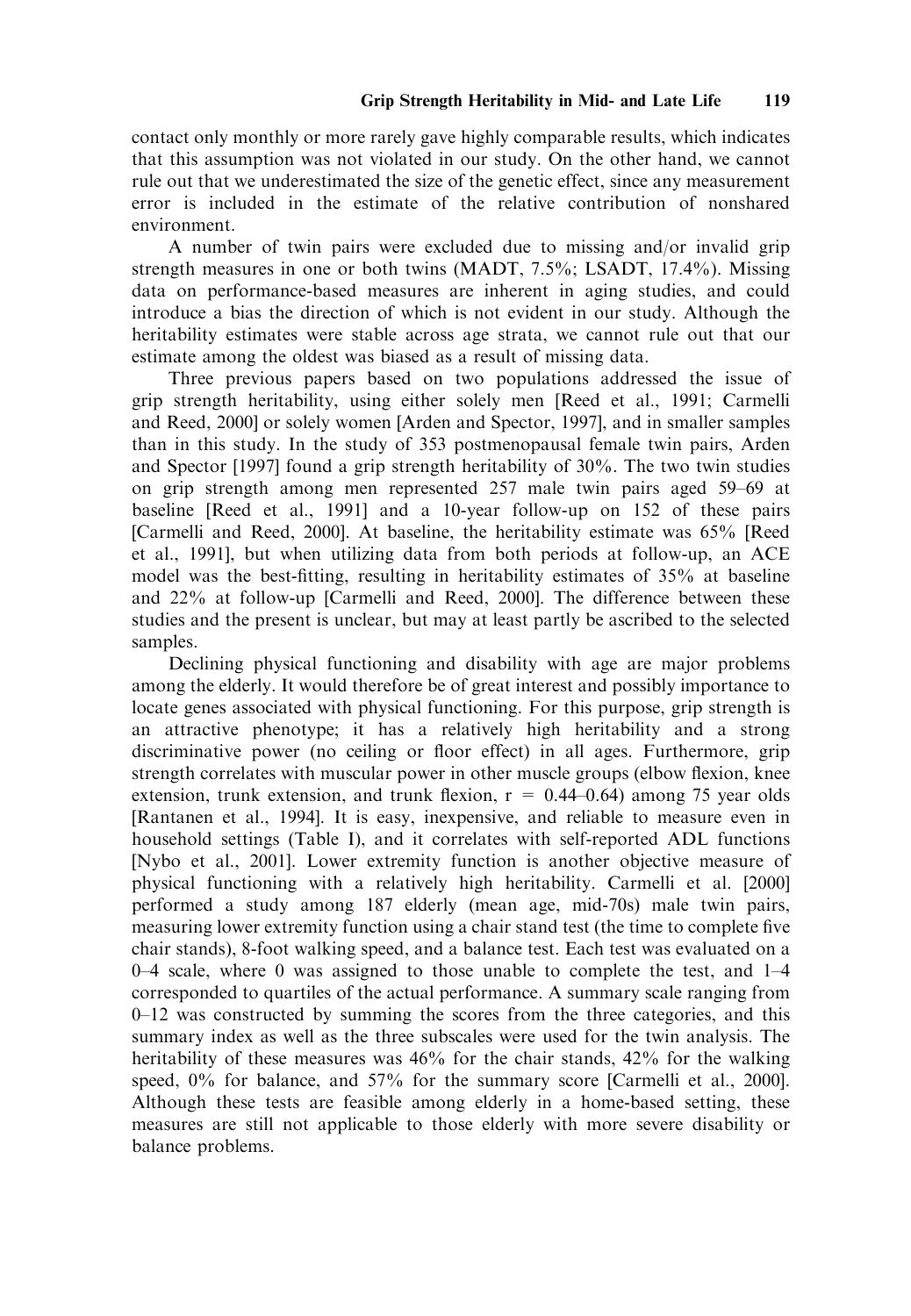Using a sib design for seeking unknown genes important for a quantitative trait (e.g., grip strength, blood pressure, or height), the highest statistical power is obtained using the extremely concordant and the extremely discordant pairs for genome-wide scanning [Risch and Zhang, 1995]. The problem here is often to get a sample size large enough to find such pairs. In our fairly large sample, we found 28 dizygotic pairs extremely discordant and 77 dizygotic pairs extremely concordant for grip strength, which also provided a DNA sample. Another approach is association studies, but these require a good candidate gene. Not many candidate genes associated with physical functioning have been identified. One suggestion has been a polymorphism in the gene encoding the Angiotensin Converting Enzyme, but the association was found only in small samples of young healthy males and elite athletes [Montgomery et al., 1998; Williams et al., 2000; Gayagay et al., 1998; Myerson et al., 1999], and not in all studies [Taylor et al., 1999; Rankinen et al., 2000a,b] and not among the elderly [Frederiksen et al., 2002]. A polymorphism in the gene encoding a receptor for vitamin D has been associated with grip strength in postmenopausal women, but only in a nonobese subgroup [Geusens et al., 1997]. No association between a polymorphism in the estrogen receptor gene and strength was found in another study of postmenopausal women [Vandevyver et al., 1999].

In conclusion, grip strength has a relatively high heritability (approximately 50%), and the importance of genetic factors seems to be of equal size in both men and women from middle age to oldest-old. Although we cannot be sure that the same genetic factors are acting at middle age and among the oldest-old, it should still be worthwhile to use this phenotype when looking for genes important for physical function in the second half of life. In our sample, we identified 105 dizygotic pairs either extremely discordant or concordant in grip strength. Using these sib pairs, we will proceed to look for genetic variants associated with this trait. However, the chance of identifying gene variants of importance depends on the number of gene variants involved and the maximum effect of each.

## **REFERENCES**

Akaike H. 1987. Factor analysis and AIC. Psychometrika 52:317–32.

- Arden NK, Spector TD. 1997. Genetic influences on muscle strength, lean body mass, and bone mineral density: a twin study. J Bone Miner Res 12:2076–81.
- Carmelli D, Reed T. 2000. Stability and change in genetic and environmental influences on hand-grip strength in older male twins. J Appl Physiol 89:1879–83.
- Carmelli D, Kelly-Hayes M, Wolf PA, Swan GE, Jack LM, Reed T, Guralnik JM. 2000. The contribution of genetic influences to measures of lower-extremity function in older male twins. J Gerontol A Biol Sci Med Sci 55:49–53.
- Christensen K, Holm NV, McGue M, Corder L, Vaupel JW. 1999. A Danish population-based twin study on general health in the elderly. J Aging Health 11:49–64.
- Christensen K, McGue M, Yashin A, Iachine I, Holm NV, Vaupel JW. 2000. Genetic and environmental influences on functional abilities in Danish twins aged 75 years and older. J Gerontol A Biol Sci Med Sci 55:446–52.
- Corder EH, Saunders AM, Strittmatter WJ, Schmechel DE, Gaskell PC, Small GW, Roses AD, Haines JL, Pericak-Vance MA. 1993. Gene dose of apolipoprotein E type 4 allele and the risk of Alzheimer's disease in late onset families. Science 261:921–3.
- Dik MG, Jonker C, Bouter LM, Geerlings MI, van Kamp GJ, Deeg DJ. 2000. APOE-epsilon4 is associated with memory decline in cognitively impaired elderly. Neurology 54:1492–7.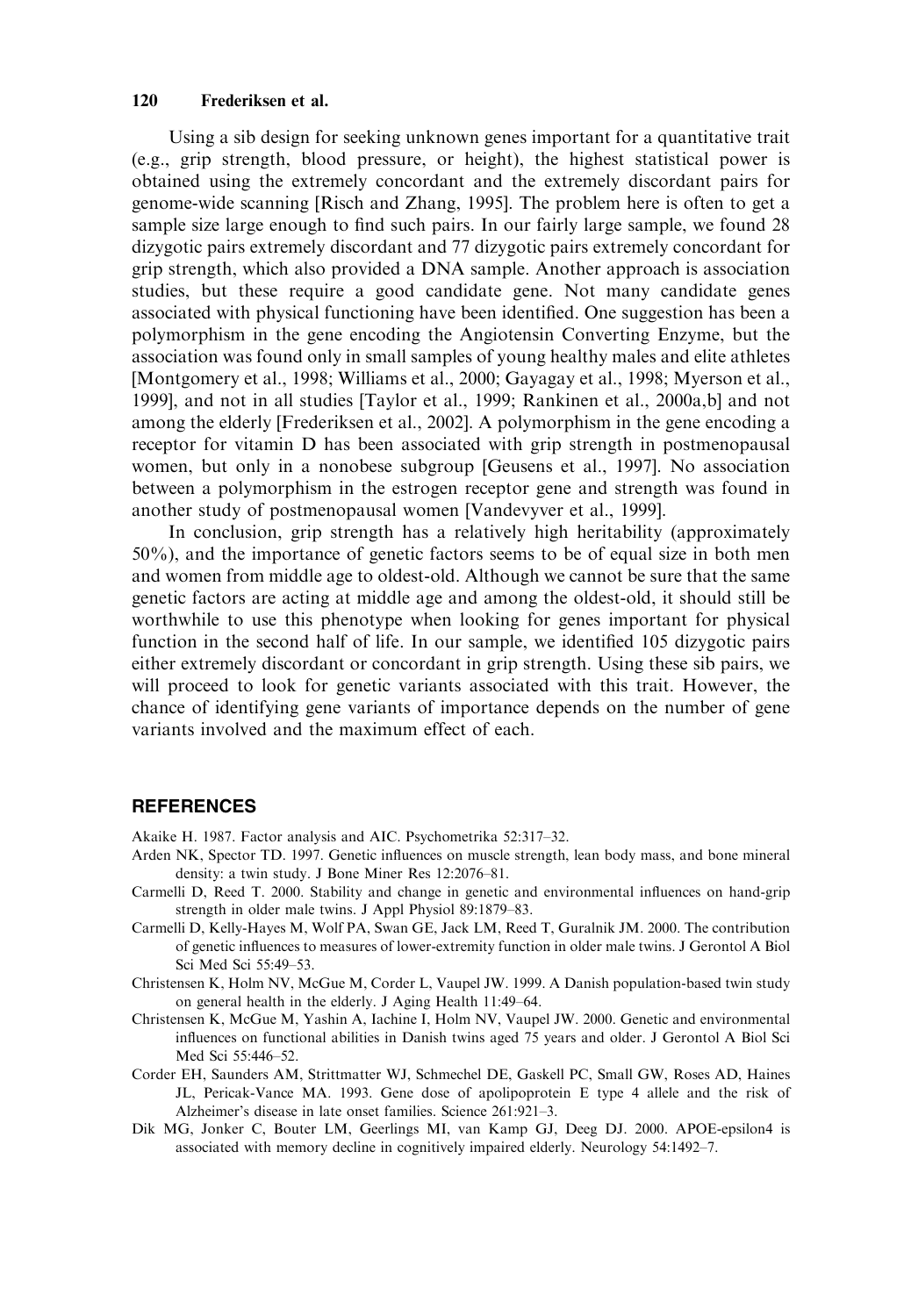- Dolan CV, Boomsma DI. 1998. Optimal selection of sib pairs from random samples for linkage analysis of a QTL using the EDAC test. Behav Genet 28:197–206.
- Frederiksen H, Gaist D, Bathum L, Andersen K, McGue M, Vaupel JW, Christensen K. 2002. Angiotensin I-converting enzyme (ACE) gene polymorphism in relation to physical performance, cognition and survival—a follow-up study of elderly Danish twins. Ann Epidemiol (in press).
- Gaist D, Bathum L, Skytthe A, Jensen TK, McGue M, Vaupel JW, Christensen K. 2000. Strength and anthropometric measures in identical and fraternal twins: no evidence of masculinization of females with male co-twins. Epidemiology 11:340–3.
- Gayagay G, Yu B, Hambly B, Boston T, Hahn A, Celermajer DS, Trent RJ. 1998. Elite endurance athletes and the ACE I allele—the role of genes in athletic performance. Hum Genet  $103:48-50$ .
- Geusens P, Vandevyver C, Vanhoof J, Cassiman JJ, Boonen S, Raus J. 1997. Quadriceps and grip strength are related to vitamin D receptor genotype in elderly nonobese women. J Bone Miner Res 12: 2082–8.
- Gibbons LE, Videman T, Battie MC, Kaprio J. 1998. Determinants of paraspinal muscle cross-sectional area in male monozygotic twins. Phys Ther 78:602–10.
- Gu C, Todorov A, Rao DC. 1996. Combining extremely concordant sibpairs with extremely discordant sibpairs provides a cost effective way to linkage analysis of quantitative trait loci. Genet Epidemiol 13:513–33.
- Hauge M. 1981. The Danish Twin Register. In: Mednick SA, Baert AE, Bachmann BP, editors. Prospective longitudinal research: an empirical basis for the primary prevention of phychosocial disorders. London: Oxford University Press. p 217–21.
- Herskind AM, McGue M, Sorensen TI, Harvald B. 1996. Sex and age specific assessment of genetic and environmental influences on body mass index in twins. Int J Obes Relat Metab Disord 20:106–13.
- Kyvik KO, Christensen K, Skytthe A, Harvald B, Holm NV. 1996. The Danish Twin Register. Dan Med Bull 43:467–70.
- Maes HH, Neale MC, Eaves LJ. 1997. Genetic and environmental factors in relative body weight and human adiposity. Behav Genet 27:325–51.
- Mathiowetz V, Kashman N, Volland G, Weber K, Dowe M, Rogers S. 1985. Grip and pinch strength: normative data for adults. Arch Phys Med Rehabil 66:69–74.
- McClearn GE, Johansson B, Berg S, Pedersen NL, Ahern F, Petrill SA, Plomin R. 1997. Substantial genetic influence on cognitive abilities in twins 80 or more years old. Science 276:1560–3.
- McGue M, Bouchard TJJ. 1984. Adjustment of twin data for the effects of age and sex. Behav Genet 14:325–43.
- McGue M, Christensen K. 2001. The heritability of cognitive functioning in the very old: evidence from Danish twins aged 75 and older. Psychol Aging 16:272–80.
- Montgomery HE, Marshall R, Hemingway H, Myerson S, Clarkson P, Dollery C, Hayward M, Holliman DE, Jubb M, World M, Thomas EL, Brynes AE, Saeed N, Barnard M, Bell JD, Prasad K, Rayson M, Talmud PJ, Humphries SE. 1998. Human gene for physical performance. Nature 393:221.
- Myerson S, Hemingway H, Budget R, Martin J, Humphries S, Montgomery H. 1999. Human angiotensin I-converting enzyme gene and endurance performance. J Appl Physiol 87:1313–6.
- Neale MC. 1997. Mx: statistical modeling. Richmond, VA: Department of Physchiatry.
- Neale MC, Cardon LR. 1992. Methodology for genetic studies of twins and families. Dordrecht: Kluwer Academic Publishers.
- Nybo H, Gaist D, Jeune B, McGue M, Vaupel JW, Christensen K. 2001. Functional status and self-rated health in 2,262 nonagenarians: the Danish 1905 Cohort Survey. J Am Geriatr Soc 49:601–9.
- Rankinen T, Perusse L, Gagnon J, Chagnon YC, Leon AS, Skinner JS, Wilmore JH, Rao DC, Bouchard C. 2000a. Angiotensin-converting enzyme ID polymorphism and fitness phenotype in the HERITAGE Family Study. J Appl Physiol 88:1029–35.
- Rankinen T, Wolfarth B, Simoneau JA, Maier LD, Rauramaa R, Rivera MA, Boulay MR, Chagnon YC, Perusse L, Keul J, Bouchard C. 2000b. No association between the angiotensin-converting enzyme ID polymorphism and elite endurance athlete status. J Appl Physiol 88:1571–5.
- Rantanen T, Pertti E, Kauppinen M, Heikkinen E. 1994. Maximal isometric muscle strength and socioeconomic status, health, and physical activity in 75-year-old persons. J Aging Phys Activity 2:206–20.
- Rantanen T, Guralnik JM, Foley D, Masaki K, Leveille S, Curb JD, White L. 1999. Midlife hand grip strength as a predictor of old age disability. JAMA 281:558–60.